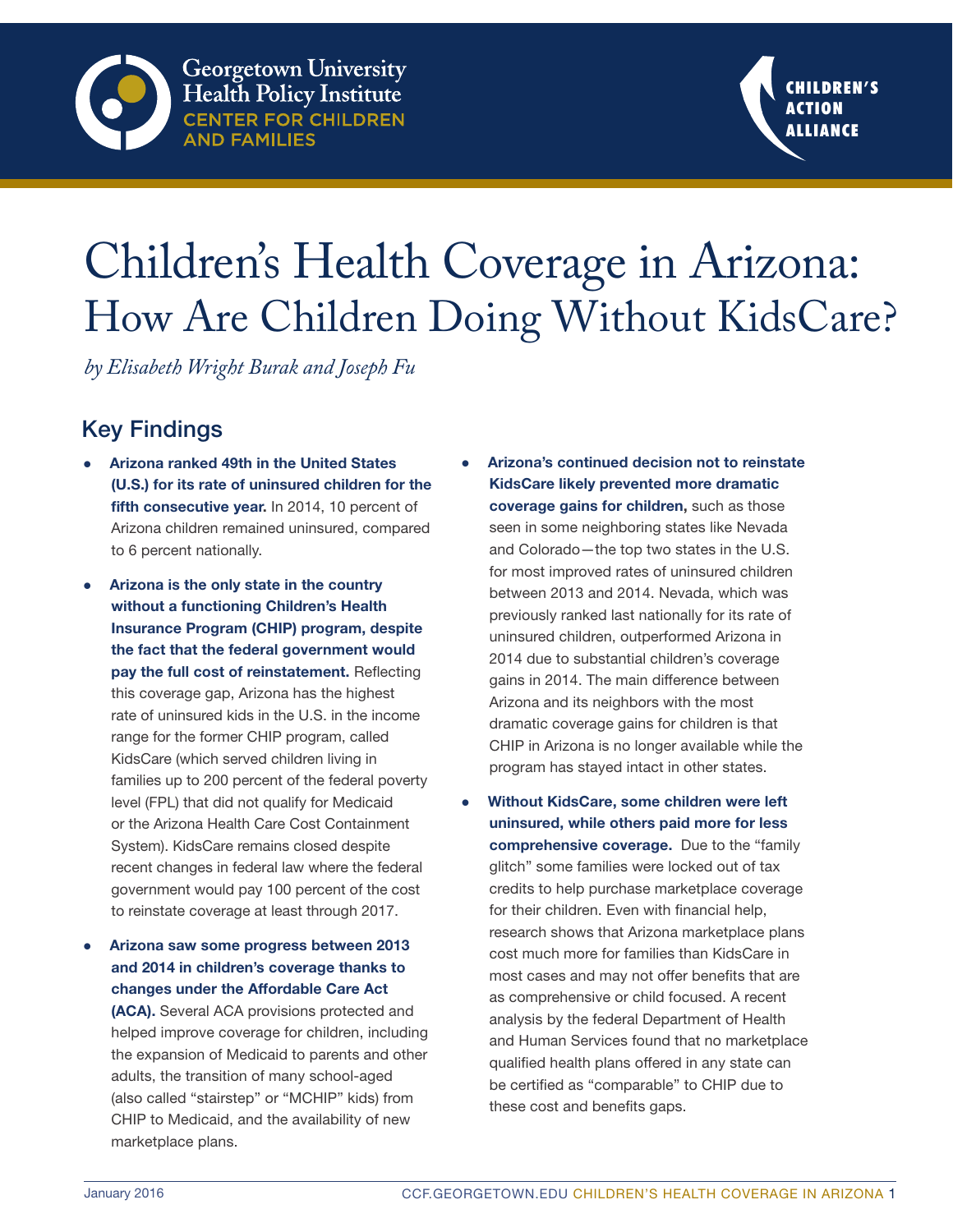

# Introduction

In recent decades, national and state leaders have prioritized health coverage for children, recognizing the important role access to health care plays in children's ability to succeed in school and grow into healthy, productive adults. Recent studies of adults who received public coverage as children through Medicaid provide strong evidence of the importance of public investments in health coverage. Children eligible for Medicaid experienced improved health, educational, and financial outcomes in adulthood compared with their non-eligible peers, which translates to a return on public investments.1 For working families just above Medicaid eligibility, the Children's Health Insurance Program (CHIP) has been integral to reducing the rate of uninsured children in the U.S. and providing quality, affordable healthcare for children. These public commitments to children's health have translated to national and state gains in health coverage, driving the national rate of uninsured children down to its lowest levels on record in 2014.<sup>2</sup>

While the Affordable Care Act (ACA) provided new opportunities for states to make unprecedented coverage gains for families, Arizona's policy decisions around KidsCare in the years leading up to ACA implementation raised important questions about how children would fare as the ACA went into effect. On the other hand, Arizona's decision to expand Medicaid under the ACA provided a new chance to reach more previously uninsured children.

This brief uses American Community Survey data on uninsured children in 2014 and years prior to consider Arizona's progress in children's coverage in the context of state and federal policy changes in recent years.

# Children's Health Coverage in Arizona

Arizona continues to perform very poorly with respect to health care coverage for children, remaining one of the worst states in the country. In 2014, the state held steady with the third highest rate of uninsured children (49th) among states and the District of Columbia (D.C.) for the fifth year in a row.3 Only Alaska (11.4 percent) and Texas (11 percent) had higher rates of uninsured children in 2014. Arizona also had the fifth largest number of uninsured children on a national scale, at approximately 162,000 children—a disproportionately high number since the state ranked 13th in child population.4

Between 2013 and 2014, the rate of uninsured Arizona children did significantly decline by nearly 2 percentage points, from 11.9 percent to 10 percent, with about 30,000 fewer children uninsured.5 These coverage improvements reflect national trends during the first year of full ACA implementation. In particular, gains reflect the experience of many states that, like Arizona, opted to expand Medicaid to lowincome adults, including parents. In 2014, states that expanded Medicaid to adults had nearly double the rate of decline in children's uninsurance than states that did not, likely due to a "welcome mat" effect, described below, as parents enrolled their children when they signed up for newly available coverage.<sup>6</sup>

Yet history has shown that Arizona's rate of uninsured children has fluctuated with state policy decisions around children's coverage. This includes the enrollment freeze placed on KidsCare in 2010 and the opening of a limited CHIP program called KidsCare II that expired in 2014.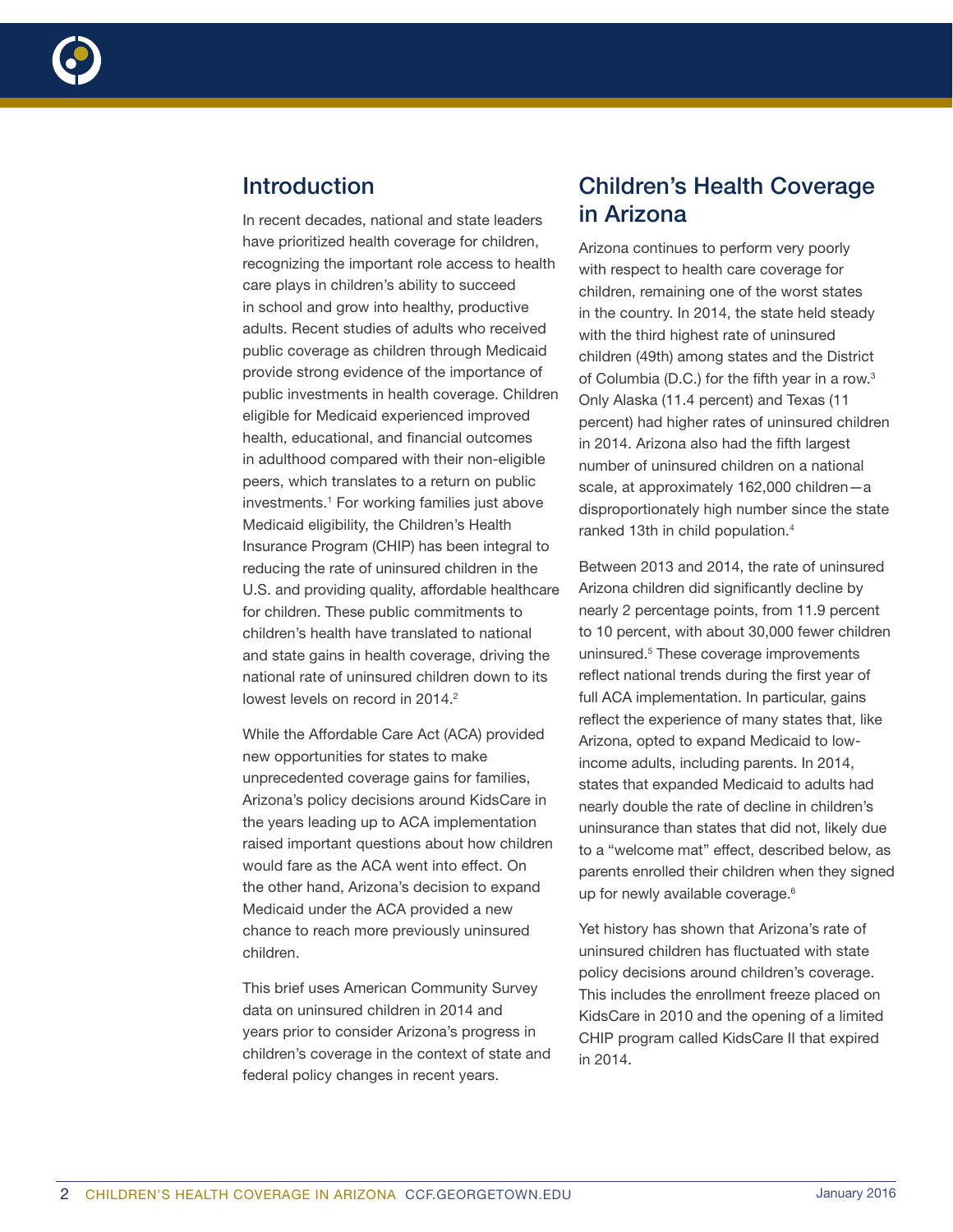

Despite some improvement in 2014, Arizona lags behind other states, including its neighbors (see Table 1). Consistent with national trends, three of Arizona's four neighbors that opted to expand Medicaid to adults also saw significant decreases in their child uninsurance rates. Utah, the only Arizona neighbor that did not expand Medicaid, saw no significant decrease in uninsured children. As discussed in detail below, neighboring states Nevada and Colorado had the most dramatic one-year gains in children's coverage in the country. Nevada's drop of more than 5 percentage points in one year meant that it fell below Arizona's rate of uninsured children in 2014 after many years as the worst-performing state in the U.S. (See Tables 1 and 3, Figure 5).

## Table 1. Declines in Rate of Uninsured Children: Arizona vs. Neighboring States, 2013-2014

|               | 2013 | 2014    |                       |
|---------------|------|---------|-----------------------|
| U.S.          | 7.1  | $6.0*$  |                       |
| Arizona       | 11.9 | $10.0*$ | Utah is the           |
| California    | 7.4  | $5.4*$  | only state            |
| Colorado      | 8.2  | $5.6*$  | in this list          |
| <b>Nevada</b> | 14.9 | $9.6*$  | that has not          |
| New Mexico    | 8.5  | 7.3     | expanded<br>Medicaid. |
| Utah          | 9.5  | 9.4     |                       |

\* Indicates one-year change is statistically significant at the 90 percent confidence level.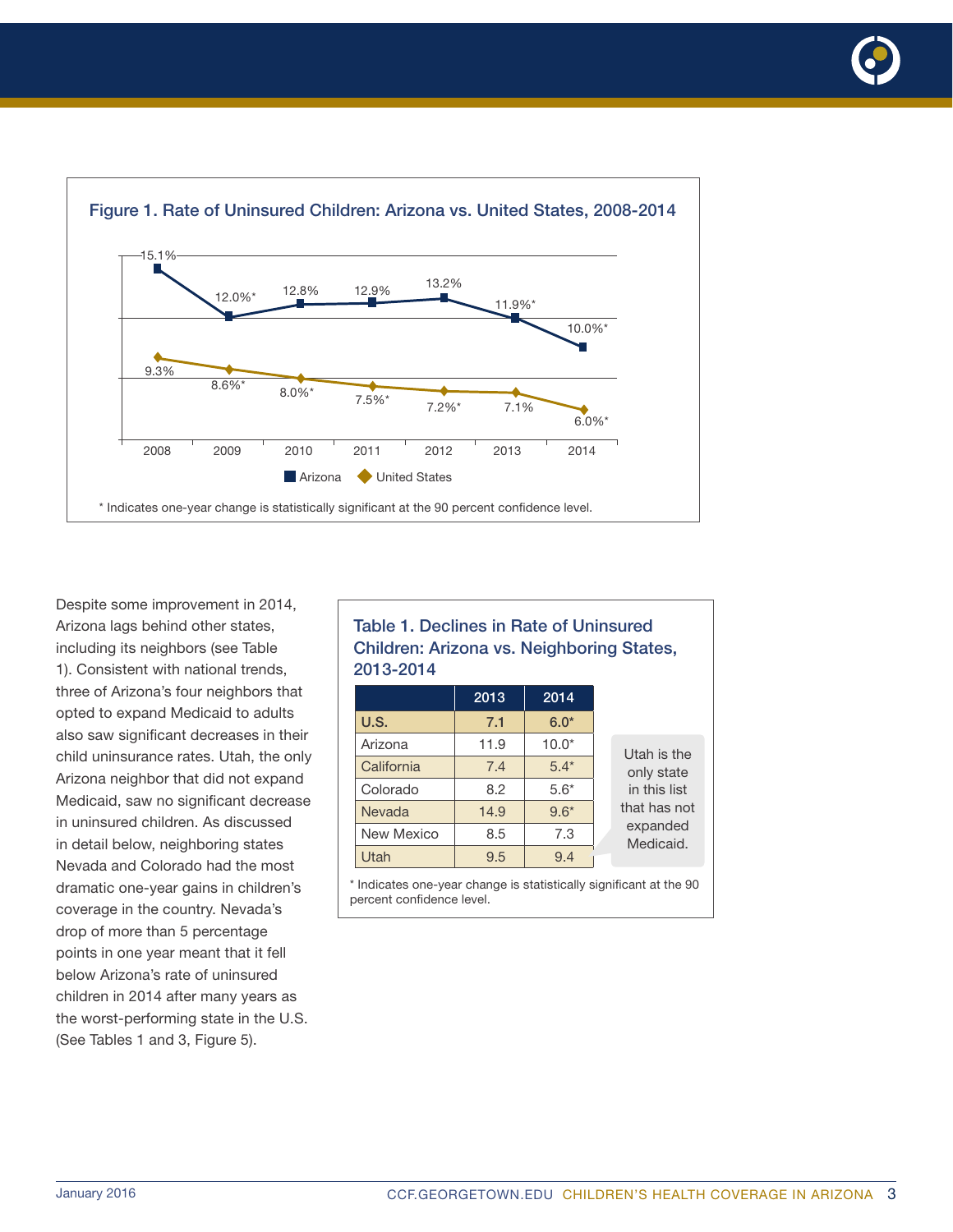

A closer look at Arizona data reveals key gaps. Children in the income range for the dismantled KidsCare program—138-199 percent of the FPL—were uninsured at a significantly higher rate (16.5 percent) than their lower- and higherincome peers (see Figure 2), ranking Arizona last among states and D.C. This suggests that the loss of KidsCare had a significant impact on many children.

Data also show gaps in coverage for certain racial and ethnic groups. For every race and ethnicity, Arizona exceeds the national average for the rate of children without health insurance (See Figure 3).



## 4 CHILDREN'S HEALTH COVERAGE IN ARIZONA CCF.GEORGETOWN.EDU **GALACTER 1999** January 2016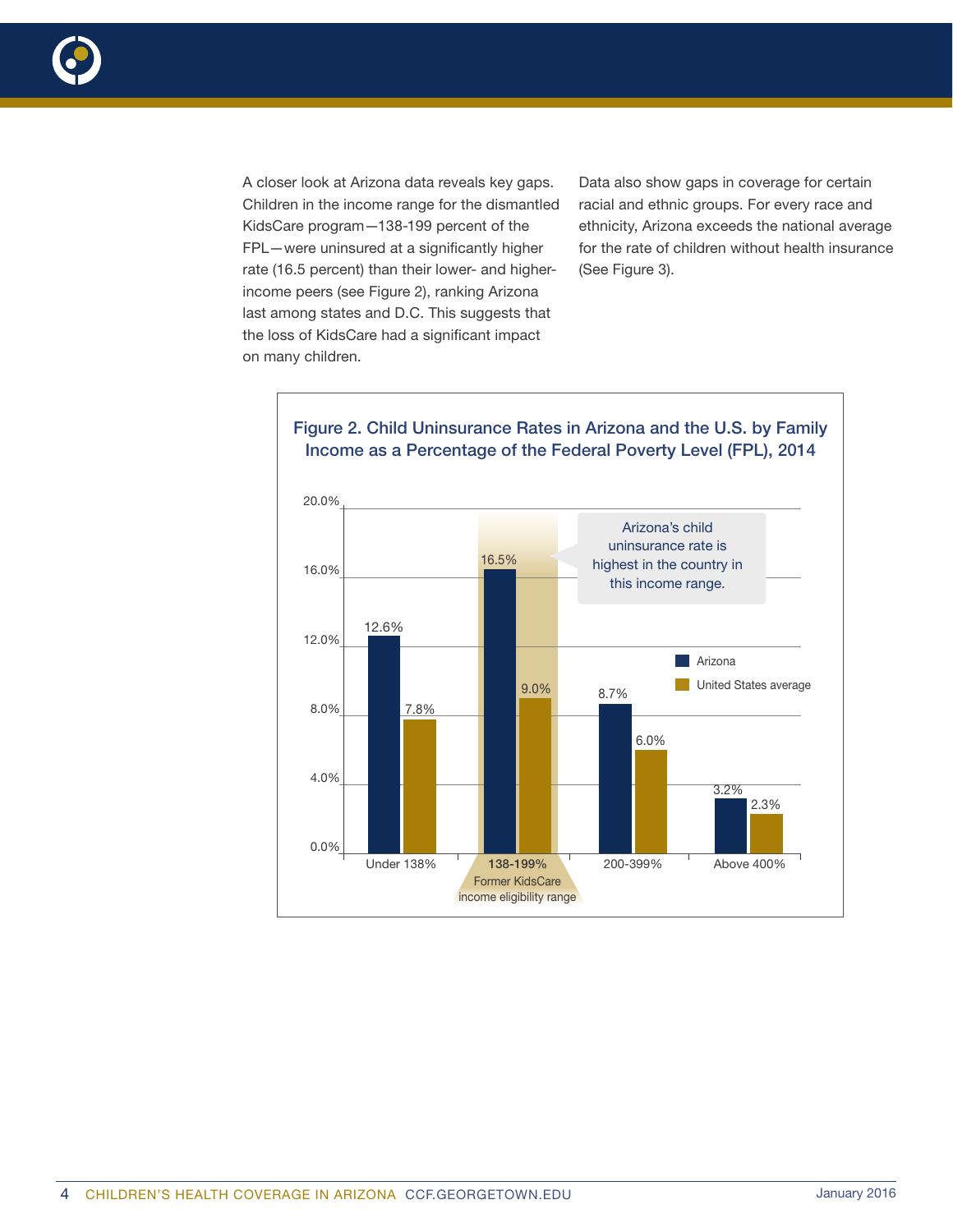



\*\* "Other" includes responses of "some other race alone" and "two or more races."

\*\*\* For simplicity, racial and ethnic data are displayed in this chart, but Hispanic refers to a person's ethnicity and these individuals may be of any race. See the methodology section for more information.

# The Impact of Federal and State Policy Decisions on Children's Coverage

Arizona's experience with children's health coverage illustrates that federal and state policy changes must be considered together. The combination of federal requirements and state policy choices in Medicaid, CHIP, and the ACA determine ultimate progress. While the ACA created unprecedented opportunities to connect many more children and their families to health care coverage, Arizona's decisions on KidsCare and CHIP since 2010 suggest that state leadership is necessary to move forward on children's health.

January 2014 marked an important turning point in the U.S. health care system. The ACA went into full effect nationwide, offering new coverage options for many uninsured Americans. The new law was geared largely toward uninsured adults who experience much higher rates of uninsurance than children. The uninsured rate for children has greatly improved in recent years due to the success of Medicaid and CHIP nationwide. The ACA provided states with the opportunity to make further gains for children. While state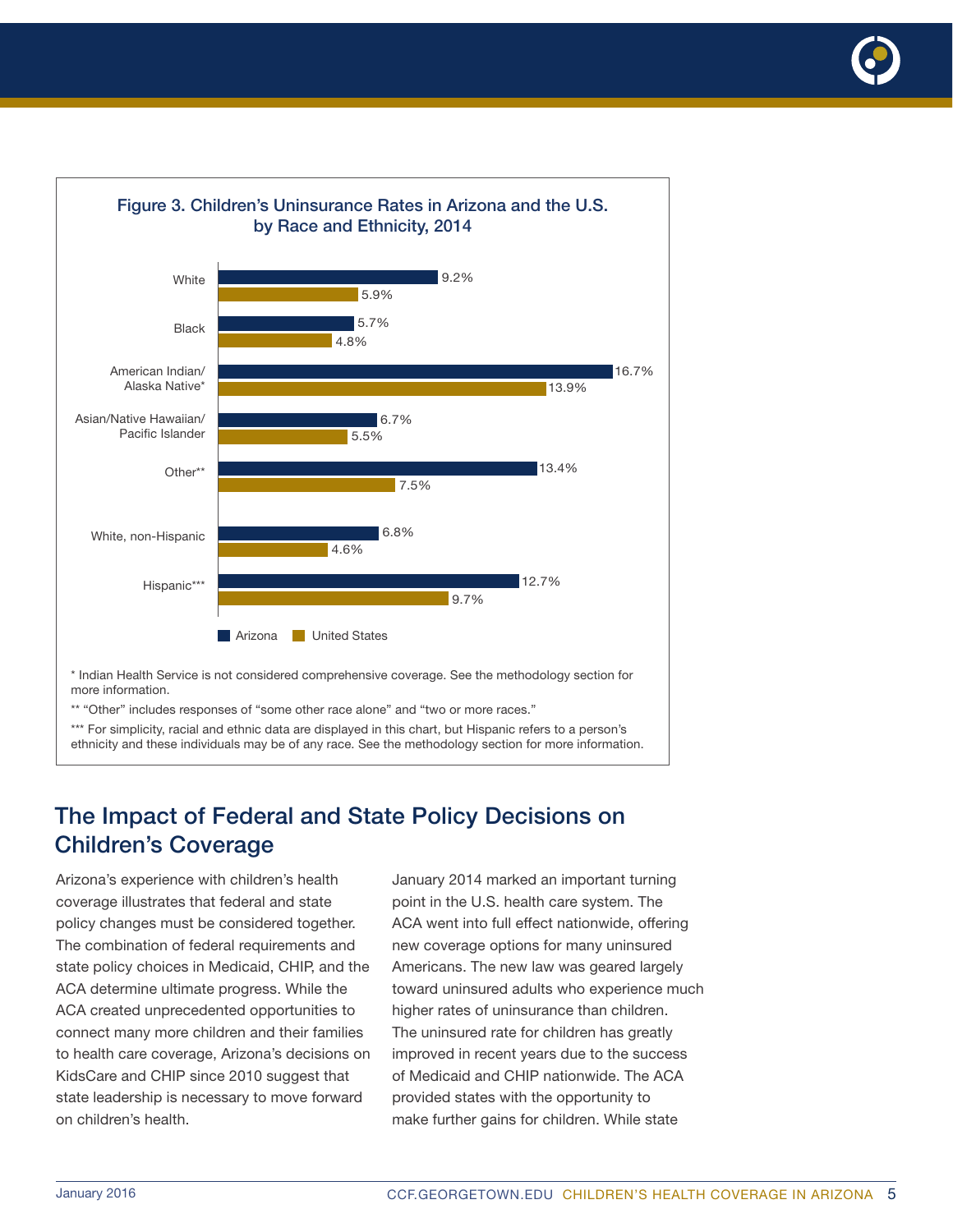

policymakers already had broad discretion over how to design Medicaid and CHIP to best serve their states, the ACA offered additional pathways to coverage through health care marketplaces and expanded Medicaid for more low-income adults.

Arizona stood to experience coverage gains at an even higher rate than other states because of a relatively high rate of uninsurance among children and adults alike before the new law went into effect. But state decisions in the years between the ACA passage in 2010 and its full implementation in 2014, described below, prevented Arizona's children from receiving all the potential benefits offered by the new law.

## Despite a history of public and bipartisan support for its CHIP program, Arizona froze KidsCare in late 2009, with subsequent stops and starts that were confusing to families.

Arizona designed its CHIP program, called KidsCare, to cover eligible children in families up to 200 percent of the FPL, or about \$40,000 for a family of three in 2014.<sup>8</sup> Citing difficulties meeting the state's matching requirement, Arizona froze new enrollment in KidsCare in late 2009.

Starting in 2012, Arizona reopened an alternative, time-limited CHIP program, KidsCare II, for some children. Yet the existing freeze had a chilling effect on coverage. Frequent KidsCare policy changes—six between December 2009 and January 2014—likely resulted in the fluctuating rate of uninsured children during the same time period (see Table 2).9 KidsCare II ended in January 2014.

Focus group research conducted with families losing KidsCare coverage in 2013 or 2014 indicate that the multiple KidsCare eligibility changes and unclear communication about what they meant created confusion for families that likely led to disruptions in coverage and care.10 Similar to the challenges voiced by families who could no longer qualify for KidsCare after the freeze went into effect years earlier, families that lost CHIP in 2014 experienced frustration and confusion about their children's coverage options. In some cases they had no affordable coverage option available.11

### 23,000 children moved from KidsCare II to Medicaid under the ACA's "stairstep" provision.

A lesser-known provision of the ACA created a uniform minimum eligibility threshold for children of all ages in Medicaid at 138 percent of the FPL, requiring some states, including Arizona, to move many school-aged children from CHIP to Medicaid. Some in Arizona refer to them as "MCHIP" children. Before the ACA, the federal income eligibility threshold for children under age six was higher than for school-aged children, creating a "stairstep" in eligibility levels. In Arizona, this means 23,000 of the 37,000 children losing KidsCare II in January 2014 moved to Medicaid, or the Arizona Health Care Cost Containment System (AHCCCS). These "MCHIP" children were able to keep affordable, high-quality coverage through AHCCCS despite KidsCare's freeze, which mitigated coverage losses.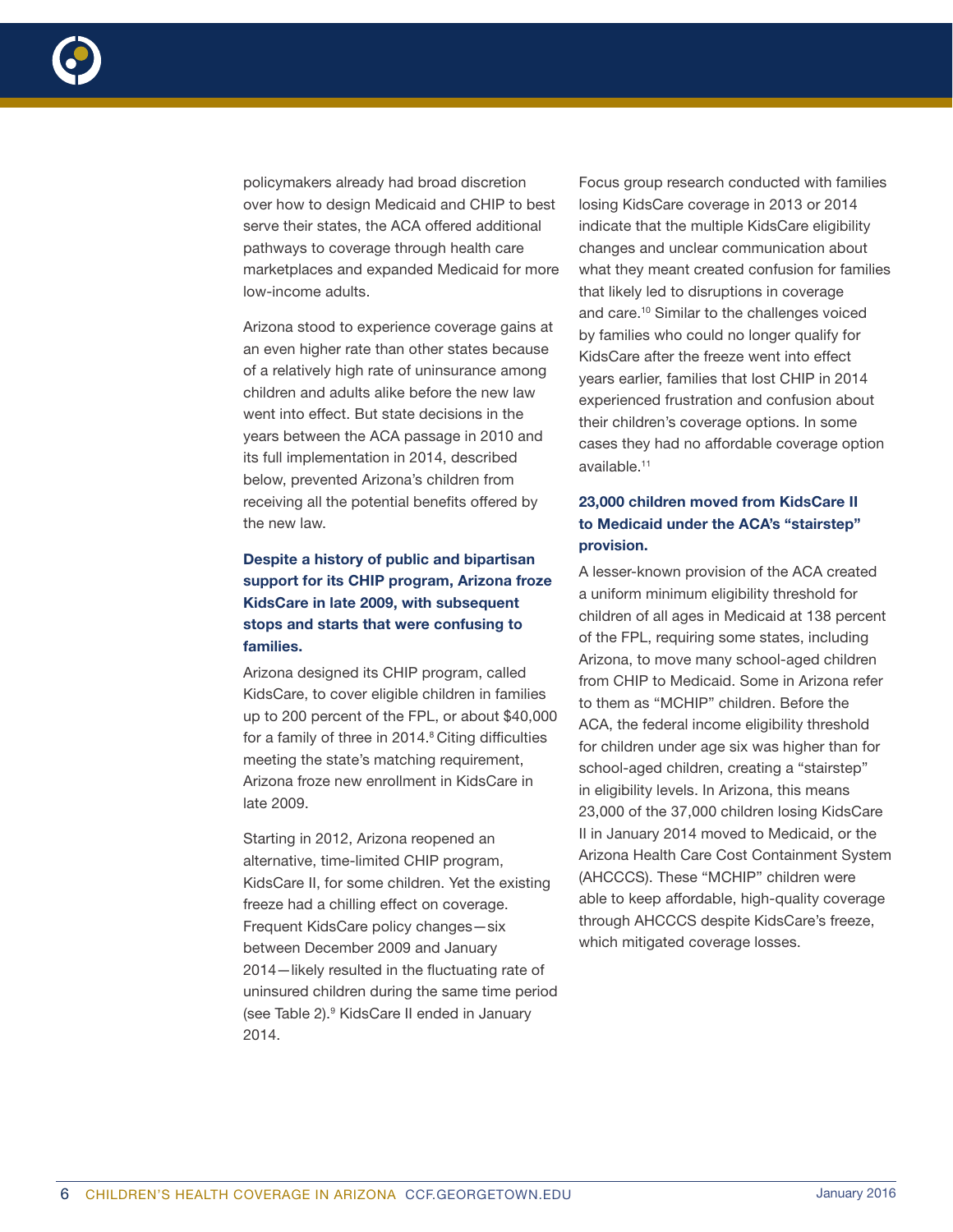

|  |  |  | Table 2: Timeline of Arizona KidsCare Policy Changes, 2010-2014 |
|--|--|--|-----------------------------------------------------------------|
|  |  |  |                                                                 |

| <b>Date</b>             | <b>State Policy Change</b>                                                                                                                                                                                                                                                                                                                                                                                                                                                                                                                   |  |  |
|-------------------------|----------------------------------------------------------------------------------------------------------------------------------------------------------------------------------------------------------------------------------------------------------------------------------------------------------------------------------------------------------------------------------------------------------------------------------------------------------------------------------------------------------------------------------------------|--|--|
| January 2010            | KidsCare/CHIP enrollment freeze. No new enrollment<br>allowed for KidsCare; existing beneficiaries able to stay<br>on if 1) child remains eligible, 2) parents renew annually<br>as required, and 3) parents maintain monthly premium<br>payments. Nearly 46,000 children are enrolled in KidsCare<br>when the freeze goes into effect. KidsCare waiting list swells<br>to more than 100,000 by July 2011.6                                                                                                                                  |  |  |
| May 2012                | Enrollment opens for Kids Care II, a time-limited alternative<br>CHIP program for children up to 175% FPL (unlike original<br>KidsCare eligibility limit of 200% FPL). KidsCare II was the<br>result of an agreement with federal officials to re-open CHIP<br>coverage for some children, with the idea that the program<br>would sunset in January 2014 to correspond with the ACA's<br>new marketplace coverage options. <sup>7</sup> KidsCare II was initially<br>capped at a maximum of 25,000, which was reached by<br>September 2012. |  |  |
| November 2012           | Kids Care II enrollment reopens for additional children.                                                                                                                                                                                                                                                                                                                                                                                                                                                                                     |  |  |
| May 2013                | Kids Care II returns income eligibility limit to 200% FPL.                                                                                                                                                                                                                                                                                                                                                                                                                                                                                   |  |  |
| <b>January 1, 2014</b>  | Transfer of school-aged "stairstep" children from KidsCare<br>to Medicaid. <sup>8</sup> More than 26,000 children ages six through<br>18 enrolled in KidsCare and KidsCare II (the state CHIP<br>program) with family incomes up to 138% FPL transferred<br>to the Arizona Health Care Cost Containment System<br>(AHCCCS, or Medicaid). All children with incomes up to<br>138% FPL now eligible for Medicaid.                                                                                                                              |  |  |
| <b>January 31, 2014</b> | Kids Care II ends, KidsCare enrollment freeze remains<br>in effect. 14,000 children lose KidsCare II, receive notices<br>referring them to the ACA's new federal health insurance<br>marketplace where some of them could potentially purchase<br>health insurance                                                                                                                                                                                                                                                                           |  |  |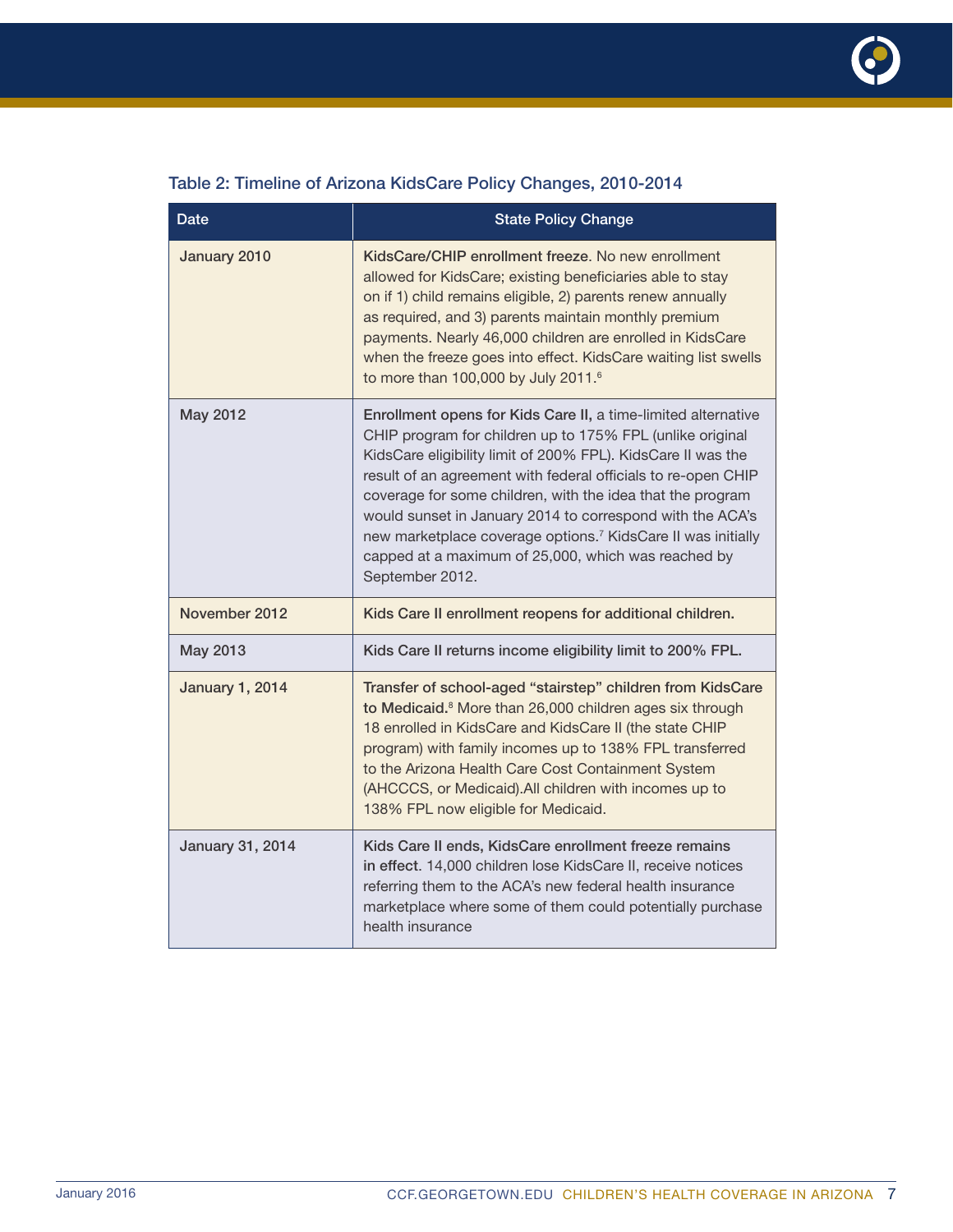

\*\* These families may have applied to the marketplace.

#### Figure 2 Notes

Enrollment figures rounded to the nearest hundredth.

Figure adapted from "Children's Health Coverage in Arizona: A Cautionary Tale for the Future of CHIP," Georgetown University Center for Children and Families (January 2015), p. 5.

#### Sources:

"KidsCare & KidsCare II—Arizona's Temporary Children's Health Insurance Program (CHIP) Ends January 31, 2014; Regular KidsCare Enrollment Update," Arizona Health Care Cost Containment System, http://www.azahcccs.gov/ applicants/KidsCarell.aspx.

"Population by Category," Arizona Health Care cost Containment System, available at http://www.azahcccs.gov/ reporting/Downloads/PopulationStatistics/2015/Dec/AHCCCS\_Population\_by\_Category.pdf.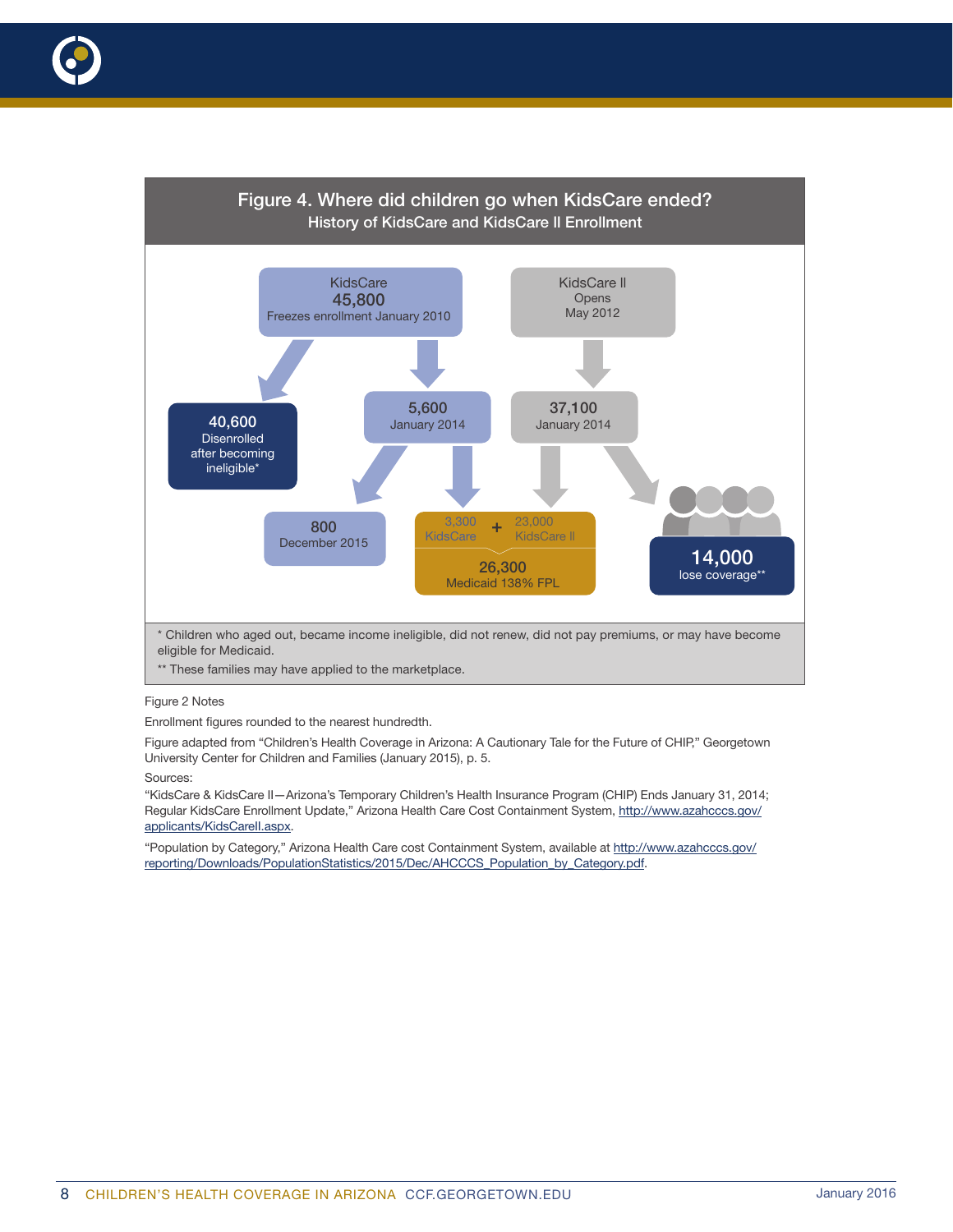![](_page_8_Picture_0.jpeg)

## Instead of maintaining KidsCare, Arizona relied on new, untested federal marketplace coverage for children in families with incomes too high to qualify for Medicaid.

The ACA required states to maintain their children's coverage eligibility levels in effect as of the March 2010 passage of the law. Since Arizona's KidsCare freeze was already in place, it is the only state not subject to this requirement in CHIP.<sup>12</sup> As a result, Arizona chose to temporarily freeze CHIP and instead rely exclusively on new federal marketplace coverage starting in 2014 for children previously covered in KidsCare that did not qualify for Medicaid. National and state-level studies have raised questions and identified key gaps on the affordability and quality of many marketplace plans for children.13 While an important coverage source for uninsured Arizonians, marketplace plans, unlike CHIP, were not designed with children in mind and include additional cost barriers and benefits gaps compared to CHIP. A Congressionallymandated analysis by the federal department of Health and Human Services recently found that no qualified health plans available could be deemed "comparable" to CHIP in any state based on affordability and benefits.14

Like most other states, Arizona based KidsCare benefits on those available for children in Medicaid, which sets a strong standard for pediatric benefits.15 A 2014 comparison of KidsCare versus a sampling of Arizona's marketplace plans substantiated concerns that many could be locked out of marketplace coverage entirely or pay much more for less robust services.<sup>16</sup> In nearly every scenario examined, families would pay more for marketplace qualified health plans for their children.

Federal enrollment data show that in 2014 Arizona children enrolled in marketplace coverage at a much higher rate than other states—19 percent are children, compared to 6 percent nationally.17 This indicates a strong demand for coverage among former KidsCare children—leaving their families to pay more out of pocket for fewer services available.

#### The ACA's "family glitch" may have locked many children out of subsidized marketplace coverage altogether.

A parent's offer of employer-sponsored insurance may result in ineligibility for tax credits to help purchase marketplace plans even if family coverage is not affordable.18 This "family glitch" means children and other dependents in these families risk becoming uninsured because they don't have financial help to purchase marketplace plans. Data is not currently available to assess how many children are affected by the glitch in Arizona. Nationally, estimates suggest that without CHIP available more than one million children would end up uninsured, many of them because of the family glitch.19 While Arizona-specific data is unavailable, a number of focus group participants expressed challenges in finding affordable, continuous, comprehensive coverage after they lost KidsCare, suggesting some fell into the coverage gap left by the family glitch.<sup>20</sup>

## Expanding Medicaid to low-income adults, including many parents, likely led to a "welcome mat" effect for children.

Twenty-seven states, including Arizona, opted to extend Medicaid coverage to more low-income adults starting some time in 2014 an ACA provision made optional for states by a June 2012 Supreme Court decision.21 The ACA's opportunity to cover newly-eligible adults came at minimal cost to states, with 100 percent of the matching cost paid by the federal government through 2016, declining to a floor of 90 percent by 2020.<sup>22</sup> Covering parents improves outcomes for children in many ways enhancing financial security for families and leading to healthier parents who are better equipped to care for their children.<sup>23</sup> Research also shows that increased eligibility for parents extends to children through a "welcome mat" effect children already eligible for coverage often become enrolled when their parents become newly eligible.<sup>24</sup>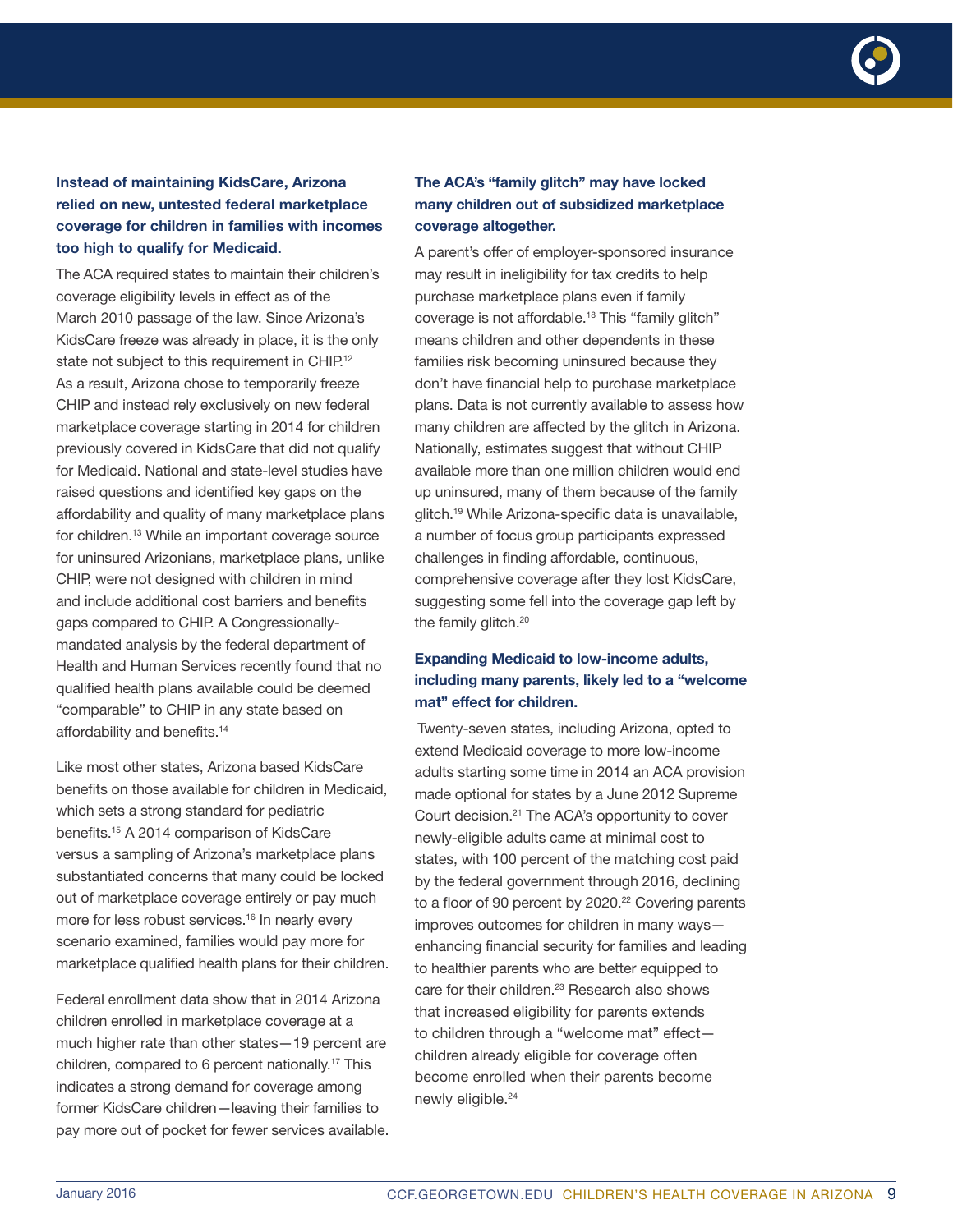![](_page_9_Picture_0.jpeg)

# Despite positive ACA effects in Arizona, it remains among the worst states in children's coverage, likely reflecting the lack of KidsCare.

One in ten children in Arizona remain uninsured, leaving 162,000 without health care coverage. Coverage gains in 2014 suggest that the wave of federal changes helped boost coverage for children. The ACA's Medicaid expansion, "stairstep" provision, new marketplace plans, and overall culture of coverage likely had a positive and protective effect on children's coverage. Yet Arizona remains among the bottom three states for children's coverage, suggesting that the improvement in coverage could have been much greater if KidsCare had remained a viable option. The relatively high rate of uninsured children in the KidsCare income range reflects a coverage gap in affordable and comprehensive coverage for children.

The experience of Arizona's neighboring states shows the potential for greater improvements (See Table 1 above). In particular, Nevada and Colorado were the

top two performers nationally in their change in the rate of uninsured children between 2013 and 2014.25 Like Arizona, Nevada expanded Medicaid, but also maintained its CHIP program (200 percent of the FPL when active in Arizona, 205 percent of the FPL in Nevada due to ACA income counting changes that began in 2014).<sup>26</sup> In turn, between 2013 and 2014, Nevada's rate of uninsured children dropped more than 5 percentage points from 14.9 to 9.6 percent, moving the state from 51st in its rate of uninsured children to 48th in just one year, surpassing Arizona in both rate and national rank (see Figure 5 and Table 3 below). Colorado, which also expanded Medicaid and maintained CHIP, decreased its rate by more than 2.5 percentage points (8.2 percent to 5.6 percent) between 2013 and 2014, moving the state below the national average and improving in rank from 39th to 32nd nationally (see Figure 5 and Table 3).<sup>27</sup>

*One in ten children in Arizona remain uninsured, leaving 162,000 without health care coverage.*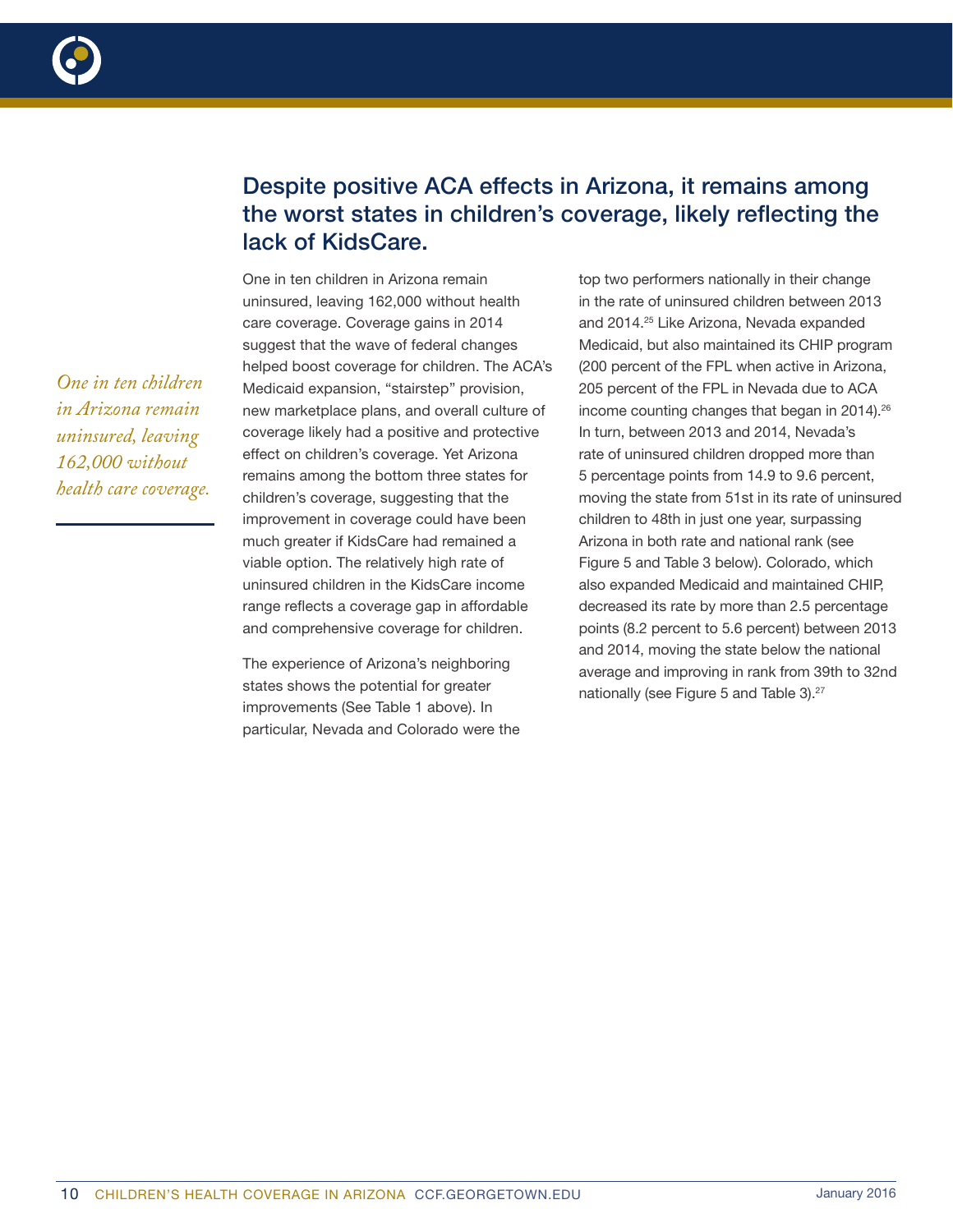![](_page_10_Picture_0.jpeg)

![](_page_10_Figure_1.jpeg)

## Table 3: National Rankings in Children's Uninsurance Rates in Arizona, Colorado, and Nevada (2013 and 2014)

| <b>State</b> | 2013 Rate of<br><b>Uninsured</b><br><b>Children</b> | 2013 Ranking | 2014 Rate of<br><b>Uninsured</b><br><b>Children</b> | 2014 Ranking |
|--------------|-----------------------------------------------------|--------------|-----------------------------------------------------|--------------|
| Arizona      | 11.9                                                | 49           | 10                                                  | 49           |
| Colorado     | 8.2                                                 | 39           | 5.6                                                 | 32           |
| Nevada       | 14.9                                                | 51           | 9.6                                                 | 48           |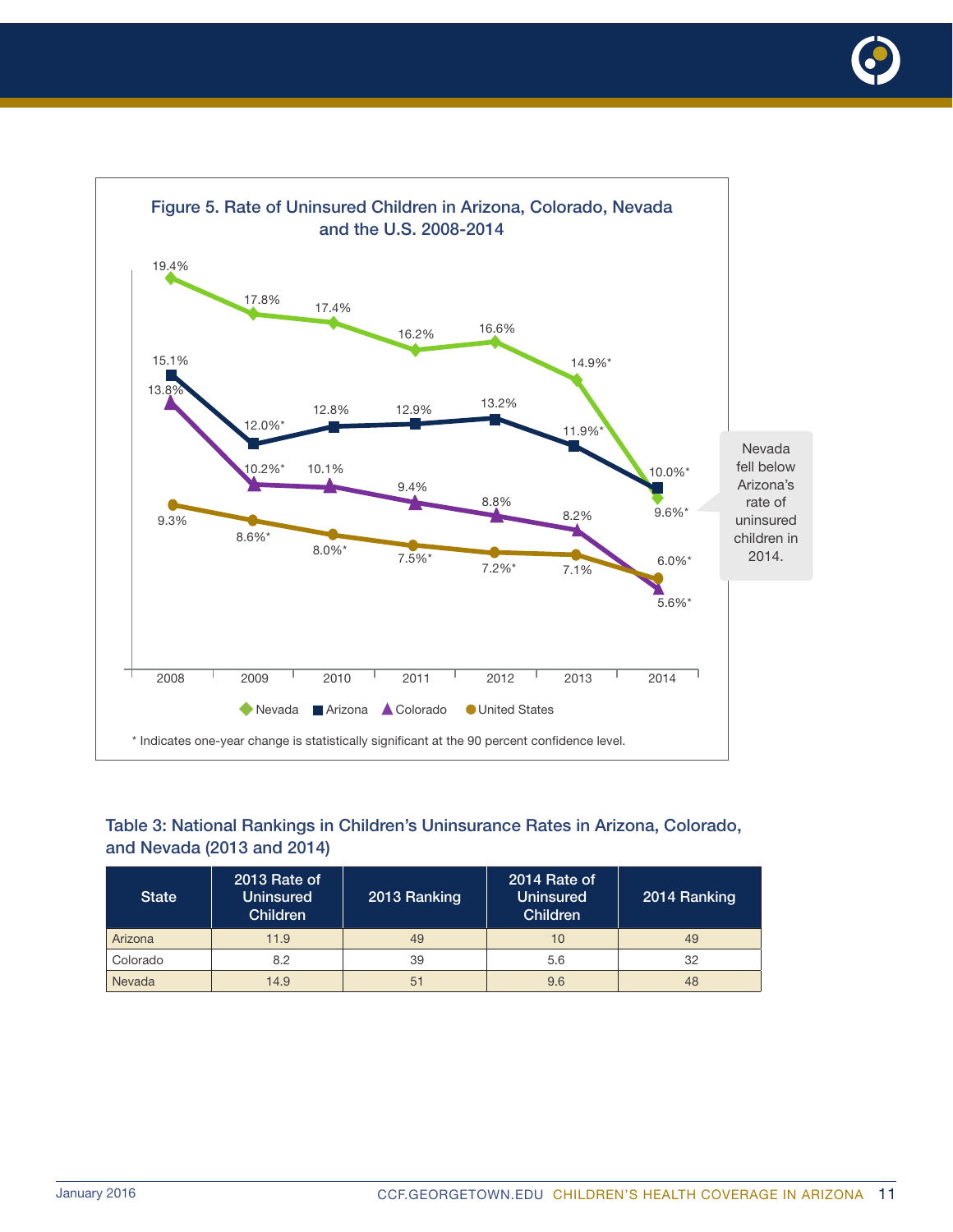![](_page_11_Picture_0.jpeg)

# What Arizona Can Do to Ensure All Children Have Health Coverage that Meets Their Needs

Arizona has policy options and resources at its disposal to ensure more children have access to affordable, high-quality health coverage. Taken together, the following steps could help the state accelerate coverage gains for children and provide financial stability for more families.

#### 1. Reinstate KidsCare.

When it froze KidsCare, Arizona gave up a program with a generous federal contribution that filled an important coverage void for families. In April, Congress extended CHIP funding through 2017 under the Medicare Access and CHIP Reauthorization Act (MACRA) and increased each state's matching rate up to a maximum of 100 percent starting October 1, 2015.<sup>28</sup> If Arizona leaders moved to reinstate KidsCare, the federal government would pay the full cost of coverage—100 percent—at least through 2017. Taking full advantage of the newly increased match for CHIP under MACRA will allow the state to make more dramatic gains for children.

Federal CHIP funding is based on prior years of enrollment, raising some questions about whether Arizona could get the full funding necessary if KidsCare were reinstated. Fortunately, federal CHIP law creates multiple pathways to ensure states have sufficient funding to cover coverage expansions or higher-than-anticipated enrollment among eligible children: 1) the child health contingency fund provides additional resources to states that meet certain enrollment thresholds; 2) a redistribution mechanism sends unused CHIP funds to other states at risk of

funding shortfalls; and 3) the opportunity for a state to increase its federal funds allotment through a statement of expanded coverage.29 Some combination of these pathways would ensure Arizona has sufficient federal funds available to reinstate KidsCare under the increased federal match.

## 2. Ensure that marketplace Qualified Health Plans (QHPs) include comprehensive, pediatric benefits at an affordable cost to families.

Federal marketplace states like Arizona have some ability to shape benefits that plans sell to consumers. Arizona can improve future marketplace plans to ensure they are child-focused and meet the full range of pediatric needs in accordance with the American Academy of Pediatrics Bright Futures standards.30 Some important considerations include a closer look at benefit limits or exclusions that could impede pediatric development, paying special attention to necessary services for children with special health care needs, ensuring full dental coverage at no additional cost to families, and special attention to other critical services where gaps have been identified, including, but not limited to, vision and habilitation services.

With an eye toward benefit and cost gaps, Arizona could strengthen state agency oversight and monitoring to ensure marketplace plans are meeting children's health needs and remain affordable. With its relatively high proportion of children in the marketplace compared to other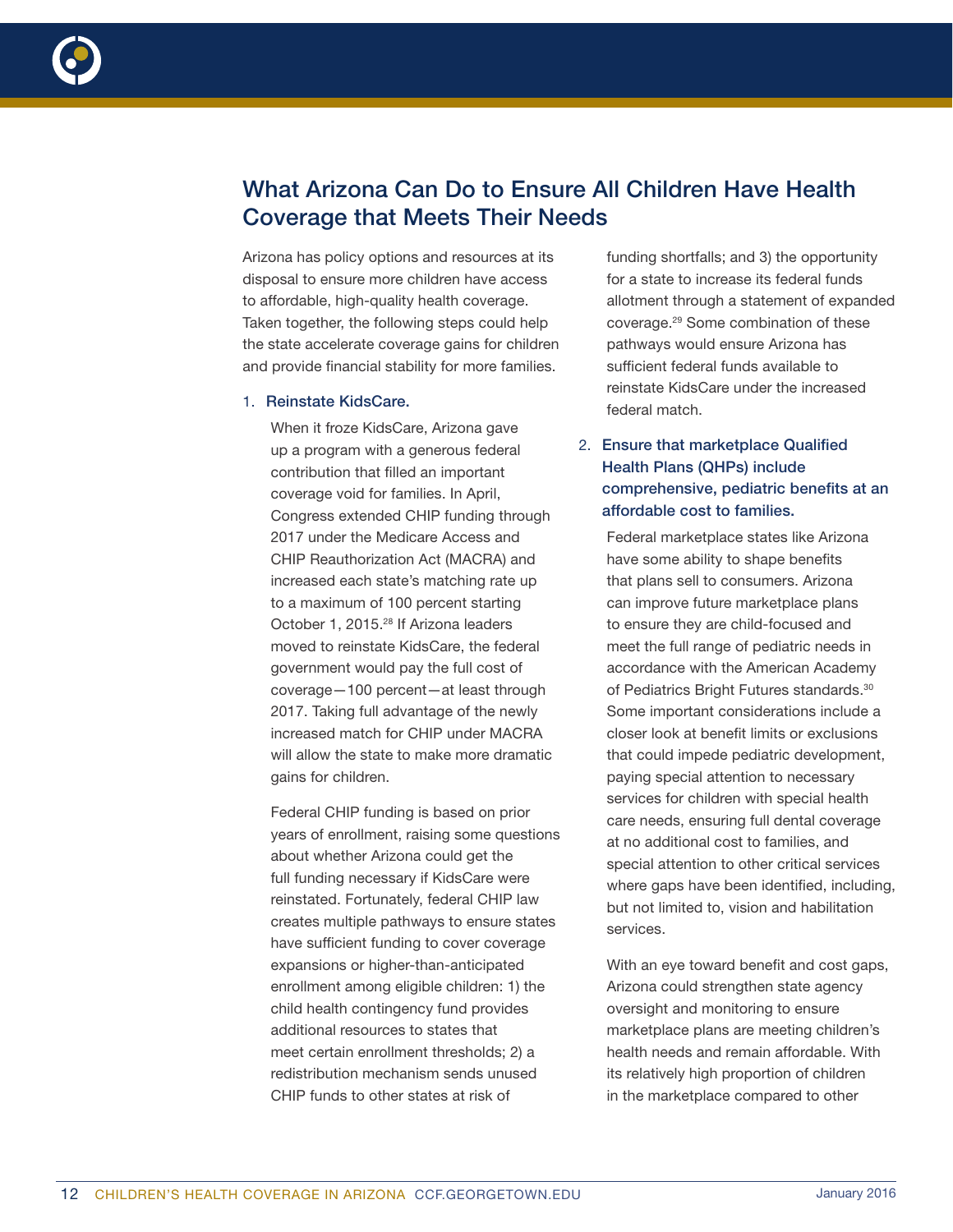![](_page_12_Picture_0.jpeg)

states, Arizona's Department of Insurance or a newly established advisory body could collect and report data about children served; improve transparency of the required coverage to ensure that all covered benefits are clearly identified, described, and available; and ensure full accountability for consumers through transparent grievance and complaint processes.

#### 3. Protect Medicaid coverage for adults, including parents.

A proposal is currently pending with the federal government to limit coverage for adults, including parents, by imposing time limits and work requirements.<sup>31</sup> This request reflects changes approved by the legislature in 2015. Legal challenges contest the expansion altogether. Protecting a robust Medicaid expansion is critical to ensuring children maintain coverage and get the care they need. Rollbacks or harmful policy changes that have an effect of coverage losses to parents would have a spillover effect on their children.

## Conclusion

Arizona, with its large number of uninsured residents, was primed to make major progress in 2014 with the full implementation of the Affordable Care Act. With the adoption of the Medicaid expansion, the state did see coverage improvements that mirrored national trends. Yet the state's decision to dismantle KidsCare meant some Arizona children likely fell through the cracks and prevented more significant gains in children's coverage enjoyed by neighboring states. Arizona stands at a critical crossroads as the only state without an active CHIP program. The state now has an important opportunity to accept full federal funding available to ensure more children receive affordable, high-quality health coverage.

*Arizona stands at a critical crossroads as the only state without an active CHIP program.*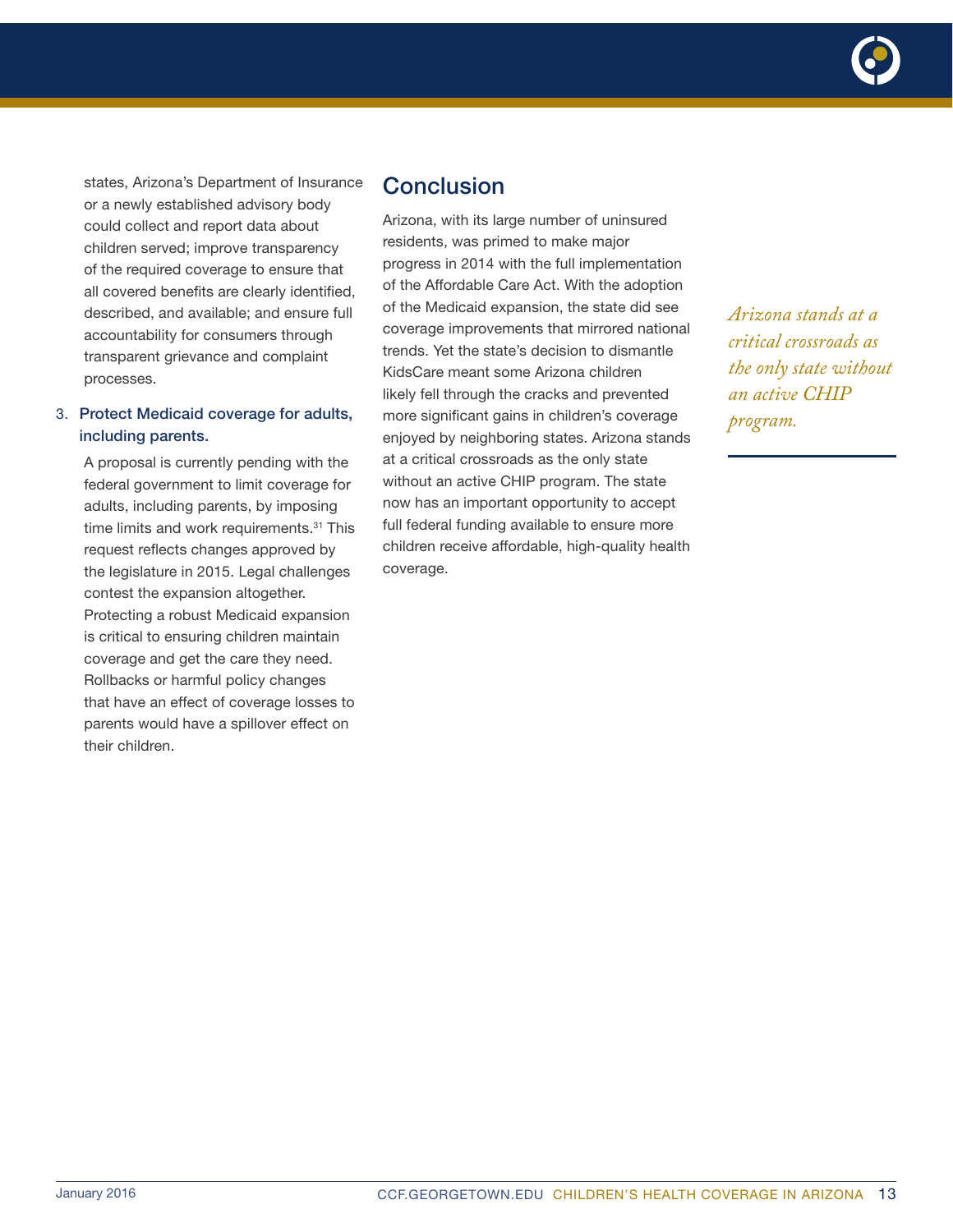![](_page_13_Picture_0.jpeg)

# **Endnotes**

1 A. Chester and J. Alker, "Medicaid at 50: A Look at the Long-Term Benefits of Childhood Medicaid" Georgetown Center for Children and Families (July 2015), available at http://ccf.georgetown.edu/ccfresources/medicaid-50-look-long-term-benefitschildhood-medicaid.

2 Ibid.

<sup>3</sup> Georgetown Center for Children and Families analysis, U.S. Census American Community Survey data.

4 Ibid.

5 J. Alker and A. Chester, "Children's Health Insurance Rates in 2014: ACA Results in Significant Improvements," Georgetown University Center for Children and Families (October 2015), available at http://ccf.georgetown.edu/wp-content/ uploads/2015/11/ACS-report-2015.pdf.

6 Ibid.

7 E. Burak, "Children's Health Coverage in Arizona: A Cautionary Tale for the Future of CHIP"Georgetown Center for Children and Families (January 2015), available at http://ccf.georgetown.edu/wp-content/ uploads/2015/01/Childrens-Coverage-in-Arizona-A-Cautionary-Tale-for-the-Future-of-Childrens-Health-Insurance-Program.pdf.

<sup>8</sup> "Annual Update of the HHS Poverty Guidelines," *Federal Register*, 79: 3593-3594 (January 22, 2014), available at https://www.federalregister.gov/ articles/2014/01/22/2014-01303/annual-update-of-thehhs-poverty-guidelines.

<sup>10</sup> Perry Undem Research and Communications, "Living Without KidsCare,"(January 2015), available at http:// ccf.georgetown.edu/wp-content/uploads/2015/01/ Living-Without-KidsCare.pdf.

11 Ibid.; Op. cit. (7); M. Heberlein, et al, "The Arizona KidsCare CHIP Enrollment Freeze: How Has it Impacted Enrollment and Families?" Kaiser Commission on Medicaid and the Uninsured and Georgetown University Center for Children and Families (September 2011), available at http://ccf. georgetown.edu/wp-content/uploads/2012/03/Statespecific\_az-enrollment-freeze.pdf.

<sup>12</sup> Arizona is unique as the only state with the ability to cut back children's coverage in CHIP. The Affordable Care Act's maintenance of effort (MOE) required states to maintain eligibility and enrollment processes for children that were in place as of March 2010 through

2019 to prevent disruptions in children's coverage as new coverage was created for adults. Arizona is the only state that is not subject to the CHIP MOE requirement since its KidsCare freeze was already in place.

13 Wakely Consulting Group, "Comparison of Benefits and Cost Sharing in Children's Health Insurance Programs to Qualified Health Plans," (July 2014), available at http://www.wakely.com/wp-content/ uploads/2014/07/FINAL-CHIP-vs-QHP-Cost-Sharingand-Benefits-Comparison-First-Focus-July-2014-. pdf; M. McManus & H. Fox, "Lack of Comparability Between CHIP and ACA Qualified Health Plans," The National Alliance to Advance Adolescent Health (July 2014), available at http://www.thenationalalliance. org/pdfs/FS11%20-%20Lack%20of%20 Comparability%20between%20CHIP%20and%20 ACA%20Qualified%20Health%20Plans%20-FINAL. pdf; A. Grace, et al, "The ACA's Pediatric Essential Health Benefit Has Resulted In A State-By-State Patchwork of Coverage With Exclusions," *Health Affairs*, 33: 2136-2142 (December 2014), available at http://content.healthaffairs.org/content/33/12/2136.full ?ijkey=qfv3DXr2BRcJE&keytype=ref&siteid=healthaff.

14 Center for Medicaid & CHIP Services, "Certification of Comparability of Pediatric Coverage Offered by Qualified Health Plans," (November 25, 2015), available at http://www.medicaid.gov/chip/downloads/ certification-of-comparability-of-pediatric-coverageoffered-by-qualified-health-plans.pdf.

<sup>15</sup> Georgetown University Center for Children and Families and National Academy for State Health Policy, "Benefits and Cost Sharing in Separate CHIP Programs,"(May 2014), available at http://ccf. georgetown.edu/ccf-resources/benefits-and-costsharing-in-separate-chip-programs/.

16 T. Brooks, et al, "Dismantling CHIP in Arizona: How Losing KidsCare Impacts a Child's Health Care Costs" Georgetown Center for Children and Families and Children's Action Alliance (May 2014), available at http://ccf.georgetown.edu/.

<sup>17</sup> Office of the Assistant Secretary for Planning and Evaluation, "Addendum to the Health Insurance Marketplace: March Enrollment Report," (March2014), available at https://aspe.hhs.gov/sites/default/files/ pdf/76811/ib\_2014Mar\_enrollAddendum.pdf.

<sup>18</sup> An offer of employer-sponsored insurance is deemed affordable based solely on an offer of individual, not family, coverage.

<sup>&</sup>lt;sup>9</sup> Op. cit. (7).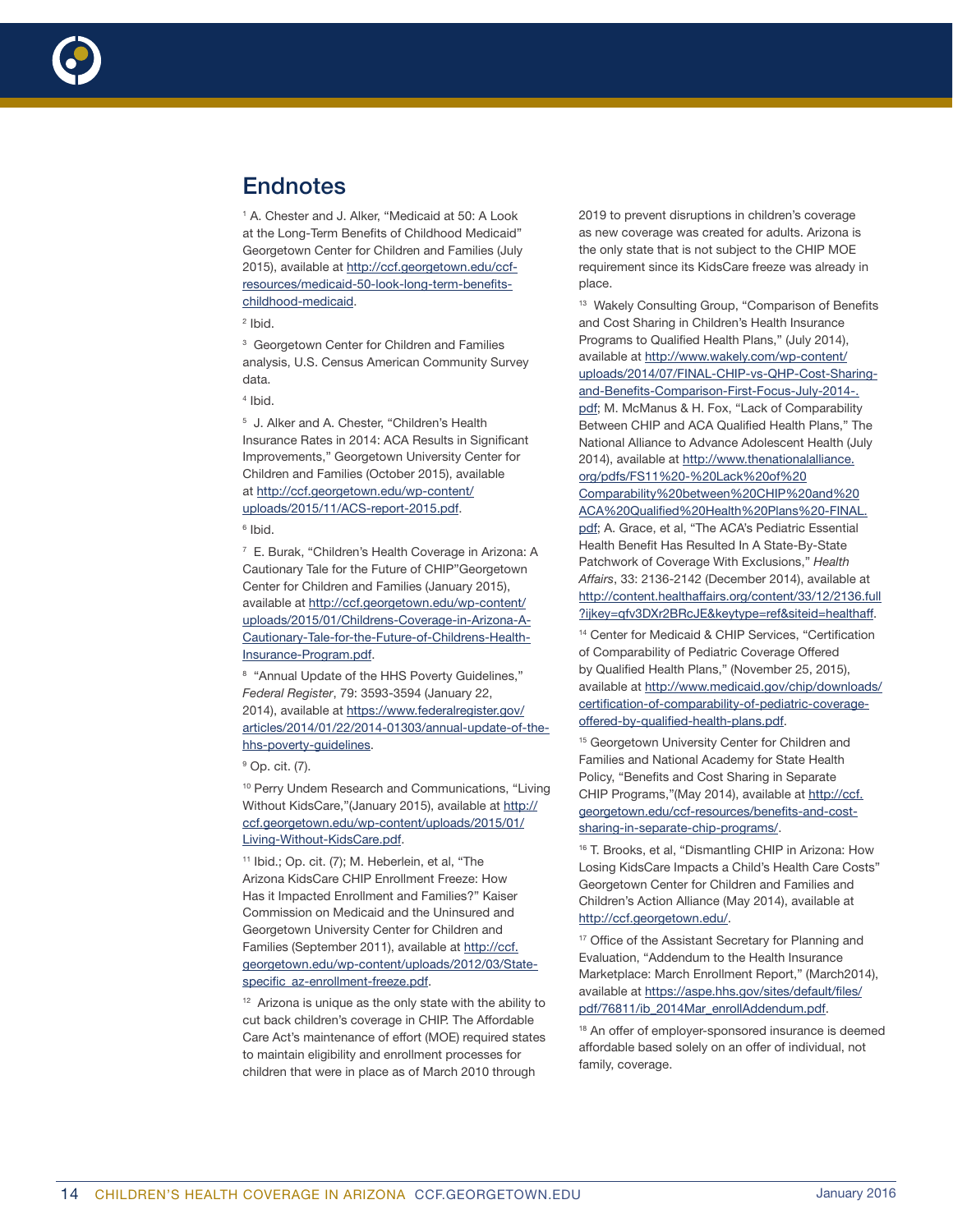19 L. Dubay, et al, "Estimates of Coverage Changes for Children Enrolled in Separate Children's Health Insurance Programs in the Absence of Additional Federal CHIP Funding—Key Findings and Methodology," Urban Institute (March 2015), available at http://www.urban.org/research/publication/ estimates-coverage-changes-children-enrolledseparate-childrens-health.

- 20 Op. cit. (11).
- 21 Op. cit. (5).

22 R. Rudowitz, "Understanding How States Access the ACA Enhanced Medicaid Match Rates," The Kaiser Commission on Medicaid and the Uninsured (September 2014), available at http://kff.org/medicaid/ issue-brief/understanding-how-states-access-the-acaenhanced-medicaid-match-rates/.

<sup>23</sup> Georgetown Center for Children and Families, "Medicaid Expansion: Good for Parents and Kids," (January 2014), available at http://ccf.georgetown.edu/ wp-content/uploads/2013/12/Expanding-Coverage-for-Parents-Helps-Children-2013.pdf.

24 Ibid.

25 Op. cit. (5).

26 T. Brooks, et al, "Modern Era Medicaid: Findings from a 50-State Survey of Eligibility, Enrollment, Renewal, and Cost-Sharing Policies in Medicaid and CHIP as of January 2015," The Kaiser Commission on Medicaid and the Uninsured (January 2015), available at http://ccf.georgetown.edu/wp-content/ uploads/2015/01/Modern-Era-Medicaid-January-2015. pdf.

27 Op. cit. (5).

<sup>28</sup> Georgetown University Center for Children and Families, "Medicare Access and CHIP Reauthorization Act of 2015: Summary of Key Provisions Impacting Children," (May 2015), available at http://ccf. georgetown.edu/wp-content/uploads/2015/11/ MACRA-Kids-Brief-October-update.pdf; and "Federal Financial Participation in State Assistance Expenditures; Federal Matching Shares for Medicaid, the Children's Health Insurance Program, and Aid to Needy Aged, Blind, or Disabled Persons for October 1, 2016 Through September 30, 2017," *Federal Register* 80: 73779-73782 (November 25,2015), available at https://federalregister.gov/a/2015-30050.

29 42 U.S.C. § 1397dd (2015).

30 American Academy of Pediatrics,"Bright Futures Guidelines and Pocket Guide," available at https:// brightfutures.aap.org/materials-and-tools/guidelinesand-pocket-guide/Pages/default.aspx (accessed December 2015).

<sup>31</sup> Arizona Health Care Cost Containment System, "Arizona's Application for a New Section 1115 Demonstration," (October 10, 2015), available at http://www.medicaid.gov/Medicaid-CHIP-Program-Information/By-Topics/Waivers/1115/downloads/az/ az-hccc-pa2.pdf.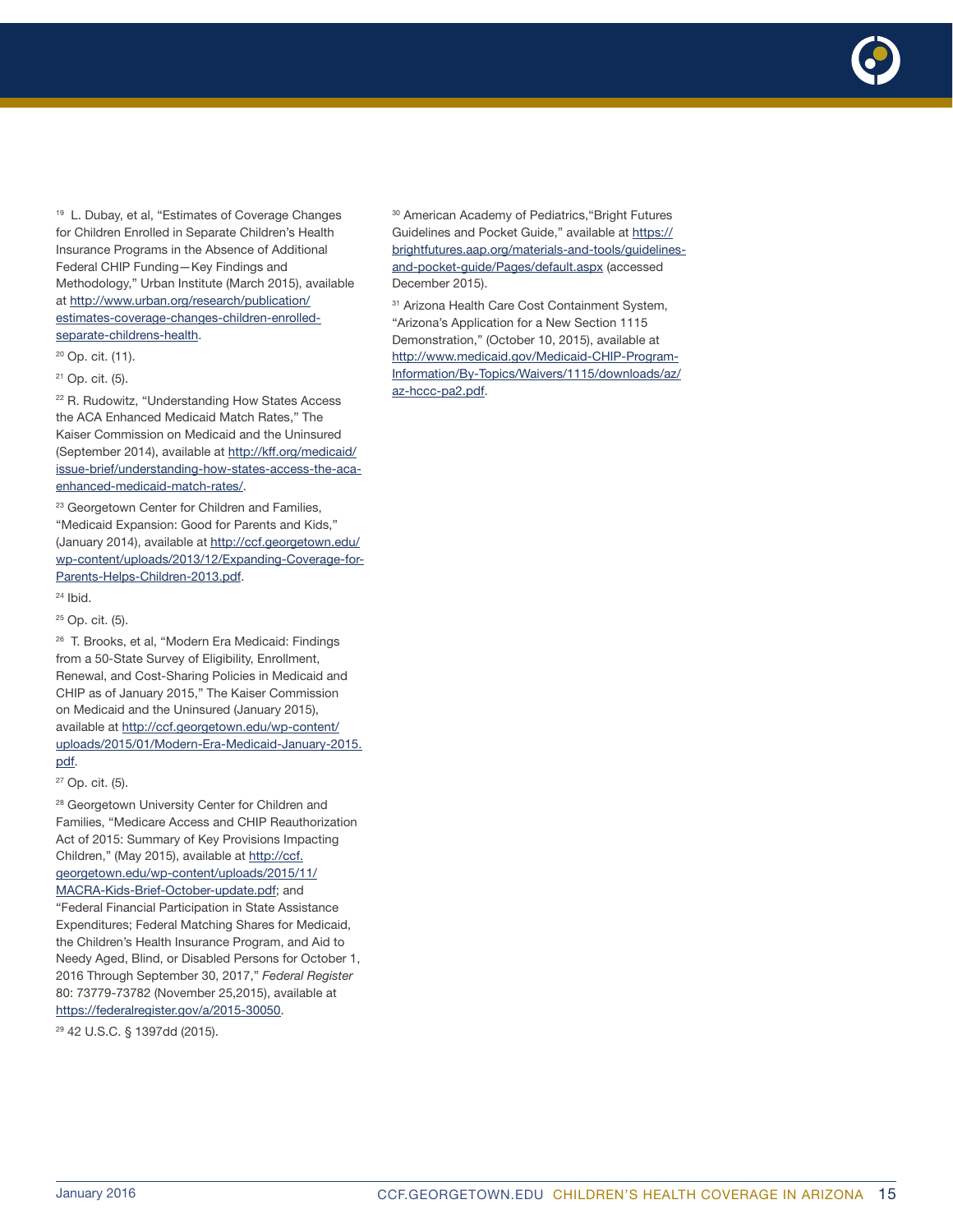![](_page_15_Picture_0.jpeg)

# **Methodology**

#### Data Source

This brief analyzes single year estimates of summary data from the American Community Survey (ACS). The U.S. Census Bureau publishes ACS summary data on American Fact Finder. Where only number estimates are available, percent estimates and their standard errors were computed based on formulas provided in the 2014 ACS's "Instructions for Applying Statistical Testing to ACS 1-Year Data." All tests for statistical significance (\*) use 90 percent confidence intervals.

#### Margin of Error and State Rank

The Census provides the 90 percent margin of error (potential error bounds for any given data point). CCF does not take margin of error into account when ranking states by the number and percent of uninsured children by state.

#### Poverty Status

Data on poverty levels include only those individuals for whom the poverty status can be determined for the last year. Therefore, this population is slightly smaller than the total non-institutionalized population of the U.S. (the universe used to calculate all other data in the brief). The Census determines an individual's poverty status by comparing their income in the last 12 months to poverty thresholds that account for family size and composition, as well as various types of income.

#### Health Coverage

Data on sources of health insurance coverage are point-in-time estimates that convey whether a person has coverage at the time of the survey. Individuals can report more than one source of coverage, as such totals may add to more than 100 percent. Additionally, the estimates are not adjusted to address the Medicaid undercount often found in surveys, which may be accentuated by the absence of state-specific health insurance program names in the ACS.

#### Demographic Characteristics

"Children" are defined as those under the age of 18.

In the brief we report data for all seven race categories and two ethnicity categories for which the ACS provides one-year health insurance coverage estimates. The U.S. Census Bureau recognizes and reports race and Hispanic origin (i.e., ethnicity) as separate and distinct concepts.

To report on an individual's race, we merge the data for "Asian alone" and "Native Hawaiian or other Pacific Islander alone." In addition, we report the ACS category "some other race alone" and "two or more races" as "Other." Except for "Other," all other racial categories refer to respondents who indicated belonging to only one race.

We report "Hispanic or Latino," as "Hispanic." As this refers to a person's ethnicity, Hispanic and non-Hispanic individuals may be of any race. We report data for both "white" children and "white non-Hispanic children." The former refers to all children whose race is reported as white, without regard to their ethnicity; the latter category refers to children who reported their race as white and do not report their ethnicity as Hispanic. For more detail on how the ACS defines racial and ethnic groups see "American Community Survey and Puerto Rico Community Survey 2014 Subject Definitions."